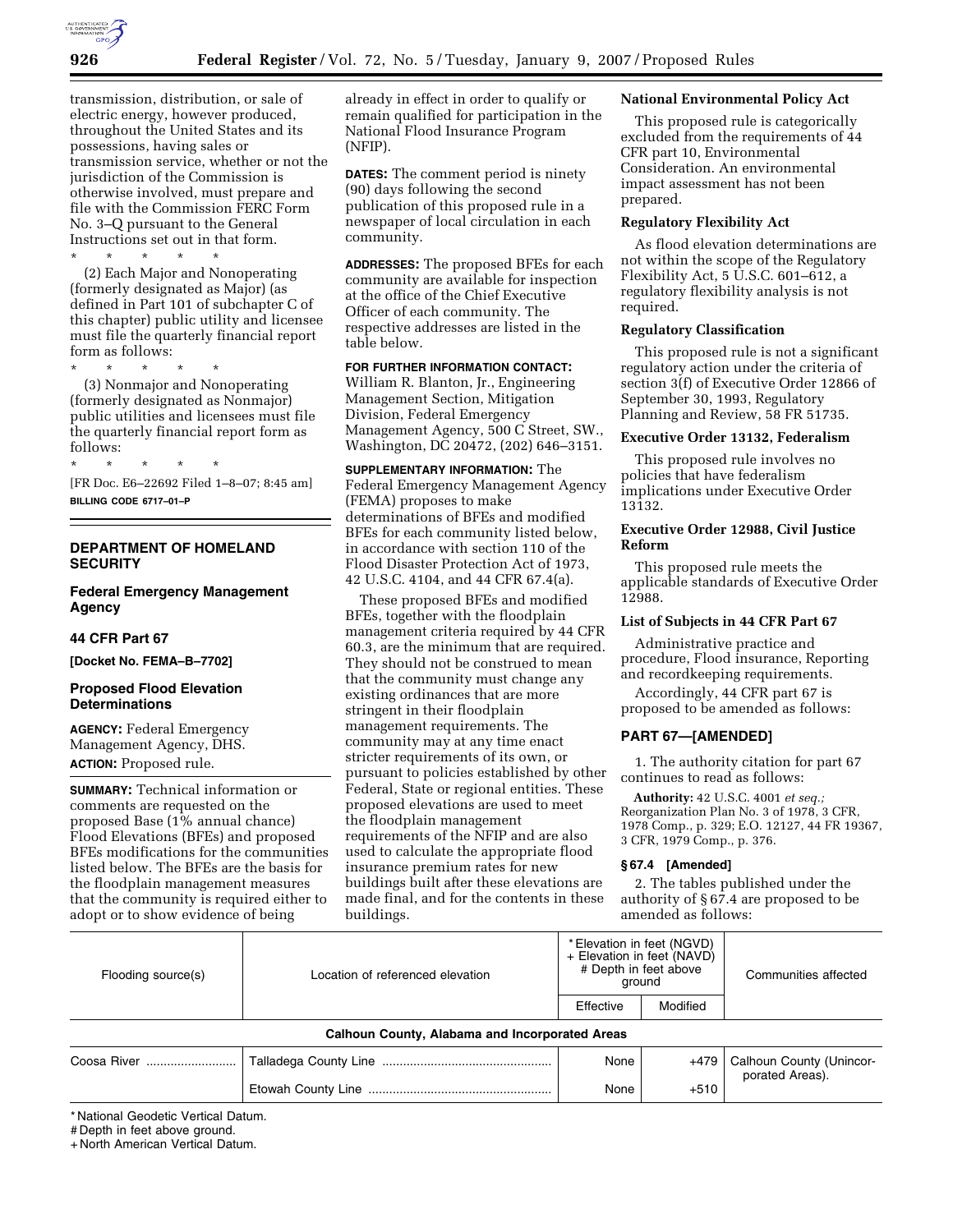| Flooding source(s)      | Location of referenced elevation                                                                                         |           | * Elevation in feet (NGVD)<br>+ Elevation in feet (NAVD)<br># Depth in feet above<br>around | Communities affected |  |
|-------------------------|--------------------------------------------------------------------------------------------------------------------------|-----------|---------------------------------------------------------------------------------------------|----------------------|--|
|                         |                                                                                                                          | Effective | Modified                                                                                    |                      |  |
|                         | <b>ADDRESSES</b>                                                                                                         |           |                                                                                             |                      |  |
| <b>Town of Ohatchee</b> |                                                                                                                          |           |                                                                                             |                      |  |
|                         | Maps are available for inspection at 7801 Alabama Highway 77, Ohatchee, AL 36271.                                        |           |                                                                                             |                      |  |
|                         | Send comments to The Honorable Joseph K. Roberson, Mayor, Town of Ohatchee, 7801 Alabama Highway 77, Ohatchee, AL 36271. |           |                                                                                             |                      |  |
|                         | <b>Calhoun County (Unincorporated Areas)</b>                                                                             |           |                                                                                             |                      |  |
|                         | Maps are available for inspection at 507 Francis Street W, Jacksonville, AL 36265.                                       |           |                                                                                             |                      |  |

| Send comments to The Honorable Rudy Abbott, Chairman, Calhoun County, 1702 Nobel Street, Suite 103, Anniston, AL 36201. |  |  |  |  |  |  |
|-------------------------------------------------------------------------------------------------------------------------|--|--|--|--|--|--|
|                                                                                                                         |  |  |  |  |  |  |

| De Kalb County, Alabama, and Incorporated Areas |                                                                               |      |          |                                                                                  |  |  |  |  |  |
|-------------------------------------------------|-------------------------------------------------------------------------------|------|----------|----------------------------------------------------------------------------------|--|--|--|--|--|
| Big Wills Creek                                 | Approximately 7,000 feet downstream of confluence<br>with Little Wills Creek. | None | $+672$   | Town of Collinsville, De<br>Kalb County (Unincor-<br>porated Areas).             |  |  |  |  |  |
|                                                 | Approximately 10,000 feet upstream of confluence<br>with Little Wills Creek.  | None | $+680$   |                                                                                  |  |  |  |  |  |
| Big Wills Creek                                 | Approximately 2,500 feet upstream of confluence with<br>Hammond Branch.       | None | $+963$   | Town of Hammondville.                                                            |  |  |  |  |  |
|                                                 | Approximately 5,000 feet upstream of confluence with<br>Hammond Branch.       | None | $+980$   |                                                                                  |  |  |  |  |  |
| Bib Wills Creek                                 |                                                                               | None | +783     | De Kalb County (Unincor-<br>porated Areas).                                      |  |  |  |  |  |
|                                                 | Appoximately 2,000 feet upstream of confluence with<br>Davis Gap Creek.       | None | $+786$   |                                                                                  |  |  |  |  |  |
| Davis Gap Creek                                 |                                                                               | None | +783     | De Kalb County (Unincor-<br>porated Areas).                                      |  |  |  |  |  |
|                                                 | Approximately 1,500 feet upstream of confluence with<br>Bia Wills Creek.      | None | $+786$   |                                                                                  |  |  |  |  |  |
| Ivy Creek                                       |                                                                               | None | $+1,152$ | De Kalb County, (Unincor-<br>porated Areas).                                     |  |  |  |  |  |
|                                                 | Approximately 1,000 feet upstream of confluence with<br>Town Creek.           | None | $+1,154$ |                                                                                  |  |  |  |  |  |
| Little Wills Creek                              |                                                                               | None | $+674$   | Town of Collinsville, De<br>Kalb County (Unincor-<br>porated Areas).             |  |  |  |  |  |
|                                                 |                                                                               | None | $+710$   |                                                                                  |  |  |  |  |  |
| Little Wills Creek                              | Approximately 1,500 feet upstream of SR 68 Crossing                           | None | $+734$   | Town of Collinsville.                                                            |  |  |  |  |  |
|                                                 | Approximately 2,500 feet upstream of SR 68 Crossing                           | None | $+738$   |                                                                                  |  |  |  |  |  |
| Little Wills Creek Tributary                    | Approximately 5,000 feet upstream of confluence with<br>Little Wills Creek.   | None | $+729$   | Town of Collinsville.                                                            |  |  |  |  |  |
|                                                 | Approximately 5,700 feet upstream of confluence with<br>Little Wills Creek.   | None | $+731$   |                                                                                  |  |  |  |  |  |
| Little Wills Valley Branch                      | Approximately 2,500 feet downstream of 41st Street<br>South Crossing.         | None | $+839$   | De Kalb County (Unincor-<br>porated Areas).                                      |  |  |  |  |  |
|                                                 | Approximately 2,000 feet downstream of 41st Street<br>South Crossing.         | None | $+843$   |                                                                                  |  |  |  |  |  |
| Phillips Branch                                 | Approximately 200 feet upstream of South Sauty<br>Creek.                      | None | +1,166   | City of Rainsville, De Kalb<br>County (Unincorporated<br>Areas).                 |  |  |  |  |  |
|                                                 | Approximately 1,000 feet upstream of South Sauty<br>Creek.                    | None | $+1,171$ |                                                                                  |  |  |  |  |  |
| Piney Creek                                     | Approximately 7,000 feet downstream of Horton Road<br>Crossing.               | None | $+1,199$ | City of Rainsville, Town of<br>Shiloh, De Kalb County<br>(Unincorporated Areas). |  |  |  |  |  |
|                                                 |                                                                               | None | $+1,215$ |                                                                                  |  |  |  |  |  |
| Town Creek                                      | Approximately 1,000 feet upstream of confluence with<br>Bynum Mill Branch.    | None | $+1,124$ | City of Rainsville, De Kalb<br>County (Unincorporated<br>Areas).                 |  |  |  |  |  |
|                                                 | Approximately 2,000 feet upstream of SR35 Crossing                            | None | $+1,175$ |                                                                                  |  |  |  |  |  |

\*National Geodetic Vertical Datum.

#Depth in feet above ground.

+North American Vertical Datum.

#### **City of Rainsville**

#### **ADDRESSES**

Maps are available for inspection at 70 McCurdy Avenue, Rainsville, AL 35988.

Send comments to The Honorable Donnie Chandler, Mayor, City of Rainsville, P.O. Box 309, Rainsville, AL 35986.

# **Town of Collinsville**

Maps are available for inspection at 39 Post Office Street, Collinsville, AL 35961. Send comments to The Honorable Jimmy Carter, Mayor, Town of Collinsville, P.O. Box N, Collinsville, AL 35961.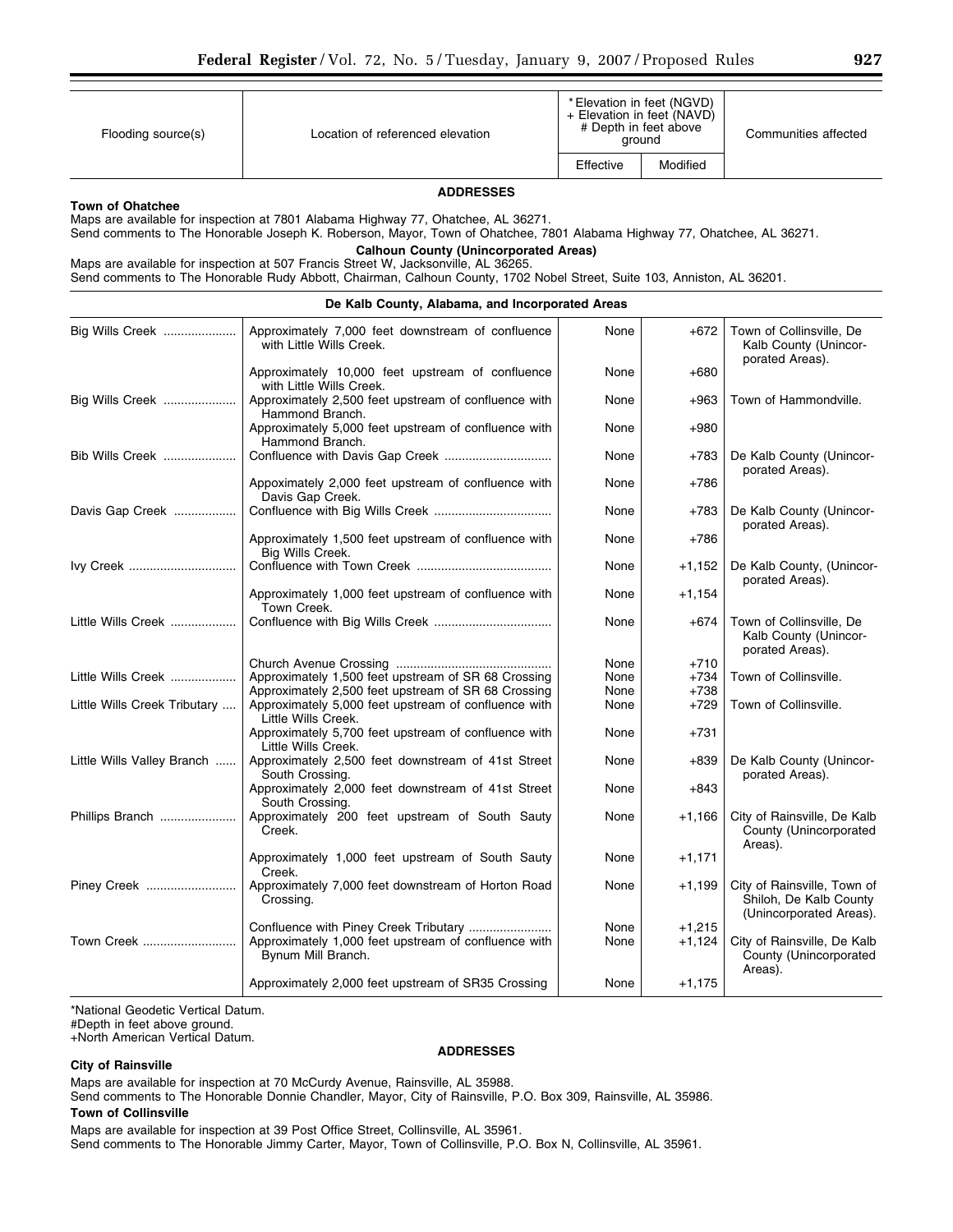| Flooding source(s) | Location of referenced elevation | * Elevation in feet (NGVD)<br>+ Elevation in feet (NAVD) | # Depth in feet above<br>around | Communities affected |
|--------------------|----------------------------------|----------------------------------------------------------|---------------------------------|----------------------|
|                    |                                  | Effective                                                | Modified                        |                      |

#### **Town of Hammondville**

Maps are available for inspection at 37699 U.S. Highway 11, Hammondville, AL 35989.

Send comments to The Honorable Larry Watson, Mayor, Town of Hammondville, P.O. Box 329, Valley Head, AL 35989.

# **Town of Shiloh**

Maps are available for inspection at 111 Grand Avenue, Suite 200, Fort Payne, AL 35967.

Send comments to The Honorable Charles D. Liles, Mayor, Town of Shiloh, P.O. Box 924, Rainsville, AL 35986.

#### **De Kalb County (Unincorporated Areas)**

Maps are available for inspection at 111 Grand Avenue, Suite 200, Fort Payne, AL 35967. Send comments to The Honorable Sid Holcomb, Chairman, DeKalb County, 111 Grand Avenue, Suite 200, Fort Payne, AL 35967.

| Escambia County, Alabama and Incorporated Areas |                                                                               |      |        |                                                                    |  |  |  |
|-------------------------------------------------|-------------------------------------------------------------------------------|------|--------|--------------------------------------------------------------------|--|--|--|
| Big Escambia Creek                              |                                                                               | None | $+73$  | Escambia County (Unin-<br>corporated Areas).                       |  |  |  |
|                                                 | Approximately 8,000 feet upstream of U.S. 9 and U.S.<br>31 Crossing.          | None | $+78$  |                                                                    |  |  |  |
| Burnt Corn                                      | Approximately 6,200 feet upstream of confluence with<br>Murder Creek.         | None | +88    | Escambia County (Unin-<br>corporated Areas).                       |  |  |  |
|                                                 | Approximately 1,500 feet upstream of confluence with<br>Little Juniper Creek. | None | $+109$ |                                                                    |  |  |  |
| Conecuh River                                   | Approximately 6,000 feet upstream of confluence with<br>Murder Creek.         | None | +79    | Town of Riverview,<br>Escambia County (Unin-<br>corporated Areas). |  |  |  |
|                                                 | Approximately 31,000 feet upstream of confluence<br>with Murder Creek.        | None | $+86$  |                                                                    |  |  |  |
| Franklin Mill Creek                             | Approximately 4,000 feet upstream of confluence with<br>Murder Creek.         | None | $+69$  | Escambia County (Unin-<br>corporated Areas).                       |  |  |  |
|                                                 | Approximately 4,000 feet upstream of Booth Boule-<br>vard Crossing.           | None | $+91$  |                                                                    |  |  |  |
| King Branch                                     |                                                                               | None | +90    | Escambia County (Unin-<br>corporated Areas).                       |  |  |  |
|                                                 | Martin Luther King Drive Crossing                                             | None | $+109$ |                                                                    |  |  |  |
| Mantle Branch                                   |                                                                               | None | $+82$  | Escambia County (Unin-<br>corporated Areas).                       |  |  |  |
|                                                 |                                                                               | None | $+82$  |                                                                    |  |  |  |
| Murder Creek                                    | Approximately 11,000 feet upstream of confluence<br>with Conecuh River.       | None | +81    | Escambia County (Unin-<br>corporated Areas).                       |  |  |  |
|                                                 | Approximately 10,000 feet upstream of confluence<br>with King Branch.         | None | $+95$  |                                                                    |  |  |  |

\* National Geodetic Vertical Datum.

# Depth in feet above ground.

+ North American Vertical Datum.

#### **Town of Riverview**

#### **ADDRESSES**

Maps are available for inspection at 4190 Highway 41, Brewton, AL 36426. Send comments to The Honorable Carl O. Smith, Mayor, Town of Riverview, PO Box 2368, Riverview, AL 36427.

**Escambia County (Unincorporated Areas)** 

Maps are available for inspection at 314 Belleville Avenue, Brewton, AL 36426. Send comments to The Honorable Larry W. White, Chairman, Escambia County Commission, P.O. Box 848, Brewton, AL 36427.

#### **Etowah County, Alabama, and Incorporated Areas**

| Coosa River                            | Approximately 25,000 feet upstream of SR 77 Cross-<br>ina.                | None<br>None | $+511$<br>$+516$ | City of Southside.                                                  |
|----------------------------------------|---------------------------------------------------------------------------|--------------|------------------|---------------------------------------------------------------------|
| Coosa River                            | Approximately 1,000 feet downstream of confluence<br>with Big Cove Creek. | None         | $+524$           | Town of Hokes Bluff.                                                |
|                                        | Approximately 35,000 feet upstream of confluence<br>with Big Cove Creek.  | None         | $+529$           |                                                                     |
| Greenway Creek                         |                                                                           | None         | $+523$           | City of Gadsden.                                                    |
|                                        |                                                                           | None         | +530             |                                                                     |
| Little Cove Creek                      |                                                                           | None         | $+524$           | Town of Hokes Bluff.                                                |
|                                        | Approximately 6,000 feet upstream of U.S. 278<br>Crossing.                | None         | $+524$           |                                                                     |
| Locust Fork of Black Warrior<br>River. | Approximately 7,500 feet downstream of Payne<br>Branch.                   | None         | $+821$           | Town of Walnut Grove.<br>Etowah County (Unin-<br>corporated Areas). |

**Escambia County, Alabama and Incorporated Areas**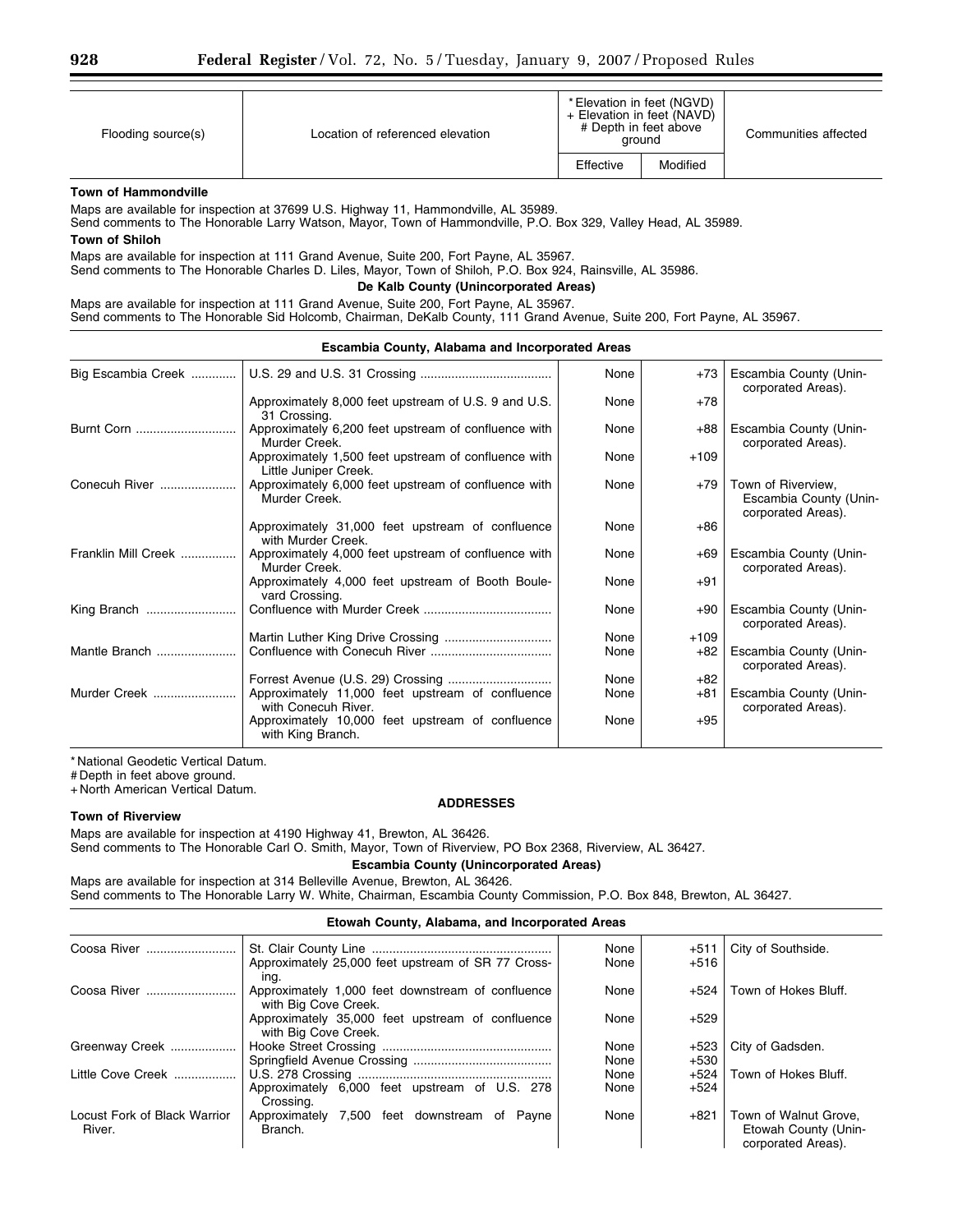| Flooding source(s) | Location of referenced elevation                                                                        | * Elevation in feet (NGVD)<br>+ Elevation in feet (NAVD)<br># Depth in feet above<br>ground |                            | Communities affected                                         |
|--------------------|---------------------------------------------------------------------------------------------------------|---------------------------------------------------------------------------------------------|----------------------------|--------------------------------------------------------------|
|                    |                                                                                                         | Effective                                                                                   | Modified                   |                                                              |
| Payne Branch       | Approximately 1,000 feet upstream of Payne Branch<br>Confluence with Locust Fork of Black Warrior River | None<br>None<br>None                                                                        | $+827$<br>$+824$<br>$+836$ | Town of Walnut Grove.                                        |
| Town Creek         | Approximately 3,000 feet upstream of Tuscaloosa Av-<br>enue Crossing.                                   | None                                                                                        | $+544$                     | City of Gadsden, Etowah<br>County (Unincorporated<br>Areas). |
|                    | Approximately 4,400 feet upstream of Tuscaloosa Av-<br>enue Crossing.                                   | None                                                                                        | $+554$                     |                                                              |

**ADDRESSES** 

\* National Geodetic Vertical Datum.

# Depth in feet above ground.

+ North American Vertical Datum.

# **City of Gadsden**

Maps are available for inspection at 90 Broad Street, Gadsden, AL 35901.

Send comments to The Honorable Steve Means, Mayor, City of Gadsden, 90 Broad Street, Gadsden, AL 35901.

# **City of Southside**

Maps are available for inspection at 2255 Highway 77, Southside, AL 35907.

Send comments to The Honorable Wally Burns, Mayor, City of Southside, 2255 Highway 77, Southside, AL 35907.

# **Town of Hokes Bluff**

Maps are available for inspection at 3301 Alford Bend Road, Hokes Bluff, AL 35903.

Send comments to The Honorable Tim Langdale, Mayor, Town of Hokes Bluff, 3301 Alford Bend Road, Hokes Bluff, AL 35903.

#### **Town of Walnut Grove**

Maps are available for inspection at 4012 Gadsden-Blountsville Rd., Walnut Grove, AL 35990.

Send comments to The Honorable Autry Works, Mayor, Town of Walnut Grove, 4012 Gadsden-Blountsville Road, Walnut Grove, AL 35990.

# **Etowah County (Unincorporated Areas)**

Maps are available for inspection at 800 Forrest Avenue, Gadsden, AL 35901. Send comments to The Honorable Tim N. Choate, Chairman, Etowah County Commission, 800 Forrest Avenue, Gadsden, AL 35901.

| Marshall County, Alabama, and Incorporated Areas |                                                           |  |  |  |  |  |  |      |        |                                                                                |
|--------------------------------------------------|-----------------------------------------------------------|--|--|--|--|--|--|------|--------|--------------------------------------------------------------------------------|
|                                                  | Approximately 5,000 feet downstream of SR 69<br>Crossing. |  |  |  |  |  |  | None |        | +596   City of Guntersville, Mar-<br>shall County (Unincor-<br>porated Areas). |
|                                                  |                                                           |  |  |  |  |  |  | None | $+596$ |                                                                                |

\* National Geodetic Vertical Datum.

# Depth in feet above ground.

+ North American Vertical Datum.

# **ADDRESSES**

**City of Guntersville**  Maps are available for inspection at 341 Gunter Avenue, Guntersville, AL 35976.

Send comments to The Honorable Robert Henbree, Mayor, City of Guntersville, 341 Gunter Avenue, Guntersville, AL 35976.

**Marshall County (Unincorporated Areas)** 

Maps are available for inspection at 424 Blount Avenue, Guntersville, AL 35976. Send comments to The Honorable Billy Cannon, Chairman, Marshall County Commission, 424 Blount Avenue, Guntersville, AL 35976.

#### **Talladega County, Alabama, and Incorporated Areas**

| Blue Eye Creek | Approximately 2,000 feet downstream of McLain Ave-<br>nue Crossing.         | None | $+482$ | Talladega County (Unin-<br>corporated Areas)                    |
|----------------|-----------------------------------------------------------------------------|------|--------|-----------------------------------------------------------------|
|                | Approximately 1,000 feet upstream of McLain Avenue<br>Crossing.             | None | $+486$ |                                                                 |
|                | Approximately 13,000 feet downstream of confluence<br>with Talladega Creek. | None | $+413$ | Talladega County (Unin-<br>corporated Areas)                    |
|                | Approximately 3,000 feet downstream of confluence<br>with Talladega Creek.  | None | $+414$ |                                                                 |
| Coosa River    |                                                                             | None | +418   | Town of Lincoln, Talladega<br>County (Unincorporated<br>Areas). |
|                |                                                                             | None | $+479$ |                                                                 |
| Crooked Creek  | Approximately 4,500 feet downstream of 3rd Street<br>Crossing.              | None | $+521$ | Talladega County (Unin-<br>corporated Areas).                   |
|                | Approximately 2,000 feet downstream of 3rd Street<br>crossing.              | None | $+526$ |                                                                 |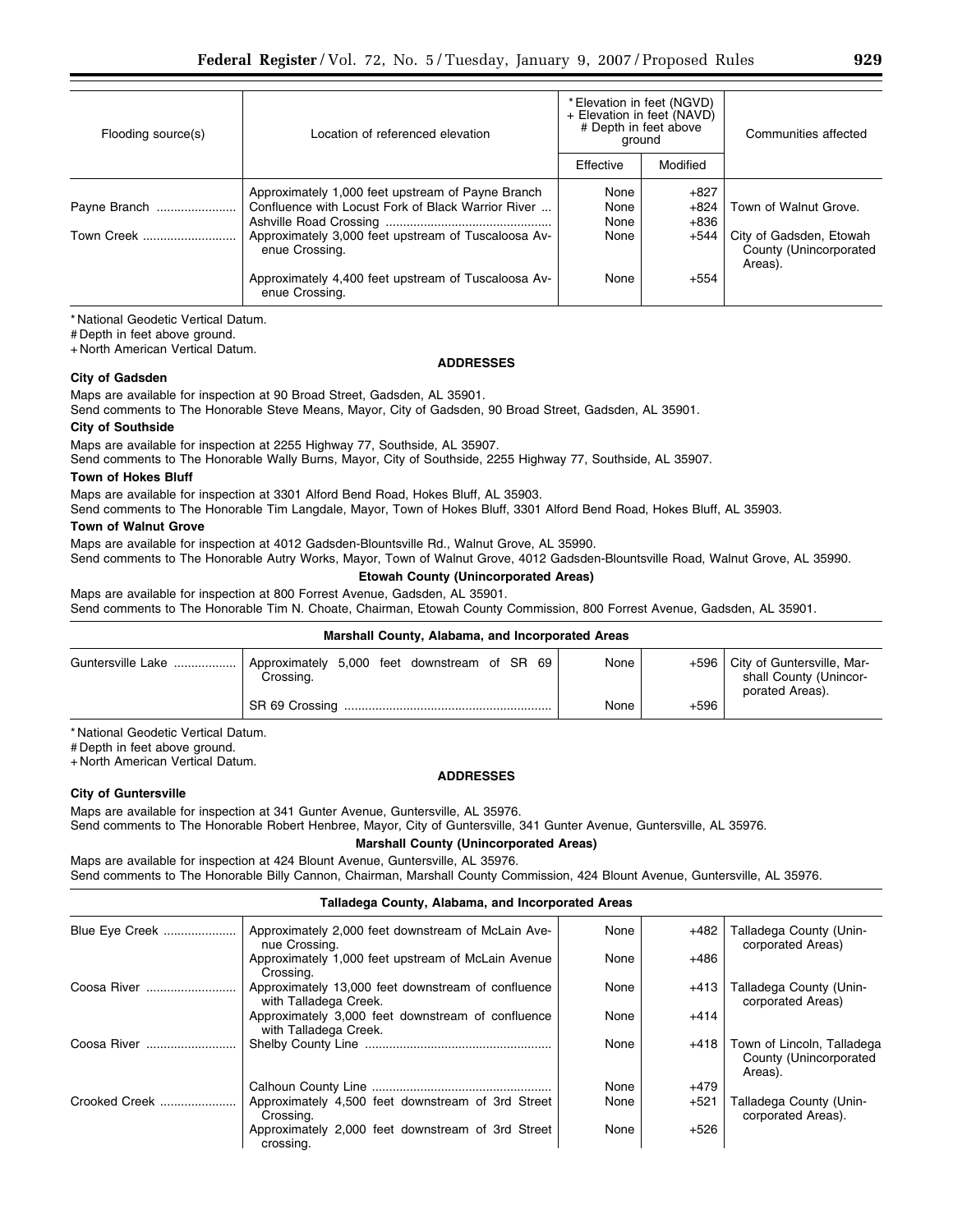| Flooding source(s)  | Location of referenced elevation                                             | * Elevation in feet (NGVD)<br>+ Elevation in feet (NAVD)<br># Depth in feet above<br>ground |                  | Communities affected                                                                     |
|---------------------|------------------------------------------------------------------------------|---------------------------------------------------------------------------------------------|------------------|------------------------------------------------------------------------------------------|
|                     |                                                                              | Effective                                                                                   | Modified         |                                                                                          |
| Griffin Branch      | Approximately 7,800 feet downstream of Bon Air<br>Road Crossing.             | None                                                                                        | $+421$           | City of Childersburg, Town<br>of Bon Air, Talladega<br>County (Unincorporated<br>Areas). |
| Shirtee Creek       |                                                                              | None<br>None                                                                                | $+469$<br>$+465$ | Talladega County (Unin-                                                                  |
|                     | Approximately 3,000 feet upstream of Odena Road<br>Crossing.                 | None                                                                                        | $+471$           | corporated Areas).                                                                       |
| Talladega Creek     |                                                                              | None                                                                                        | $+417$           | Talladega County (Unin-<br>corporated Areas).                                            |
|                     | Approximately 8,000 feet upstream of confluence with<br>Coosa River.         | None                                                                                        | $+418$           |                                                                                          |
| Upper Shirtee Creek | Approximately 1,000 feet downstream of Old Bir-<br>mingham Highway Crossing. | None                                                                                        | $+516$           | Talladega County (Unin-<br>corporated Areas).                                            |
|                     | Old Birmingham Highway Crossing                                              | None                                                                                        | $+518$           |                                                                                          |

\* National Geodetic Vertical Datum.

# Depth in feet above ground.

+ North American Vertical Datum.

#### **ADDRESSES**

# **City of Childersburg**

Maps are available for inspection at 118 Sixth Avenue, SW, Childersburg, AL 35044.

Send comments to The Honorable B. J. Meeks, Mayor, City of Childersburg, 118 Sixth Avenue, SW, Childersburg, AL 35044.

#### **Town of Bon Air**

Maps are available for inspection at 500 Institute Lane, Talladega, AL 35161.

Send comments to The Honorable Pam Pilketon, Mayor, Town of Bon Air, P.O. Box 117, Bon Air, AL 35032.

#### **Town of Lincoln**

Maps are available for inspection at 33 Complex Drive, Linclon, AL 35096.

Send comments to The Honorable Carroll L. Watson, Mayor, City of Lincoln, 33 Complex Drive, Lincoln, AL 35096.

#### **Talladega County (Unincorporated Areas)**

Maps are available for inspection at 500 Institute Lane, Talladega, AL 35161. Send comments to The Honorable Jimmy Roberson, Chairman, County Commission of Talladega, 1 Courthouse Square, Talladega, AL 35161.

#### **Columbia County, Florida and Incorporated Areas**

| Cannon Creek             | Approximately 450 feet upstream of the confluence<br>with Clay Hole Creek.               | None     | $+70$    | Columbia County (Unincor-<br>porated Areas). |
|--------------------------|------------------------------------------------------------------------------------------|----------|----------|----------------------------------------------|
|                          | Approximately 650 feet upstream of Quail Heights<br>Boulevard.                           | None     | $+136$   |                                              |
| Montgomery Outlet Stream | Approximately 900 feet upstream of the confluence<br>with Alligator Lake.                | $*104$   | +104     | City of Lake City.                           |
|                          | At the confluence with Lake Montgomery                                                   | $*131$   | $+131$   |                                              |
| Lake Montgomery          |                                                                                          | $*131.3$ | $+130.8$ | City of Lake City.                           |
|                          | Approximately 1,350 feet upstream of the confluence<br>with Clay Hole Creek.             | None     | +50      | Columbia County (Unincor-<br>porated Areas). |
|                          | Approximately 600 feet upstream of SW Tustennugee<br>Avenue.                             | None     | $+88$    |                                              |
| Ponding Area 1           | An approximately 77 acre area at the intersection of<br>Upchurch Road and Prairie Road.  | None     | $+91.3$  | Columbia County (Unincor-<br>porated Areas). |
| Ponding Area 2           | An approximately 10 acre area at the intersection of<br>Troy Road and Callanan Road.     | None     | $+93.6$  | Columbia County (Unincor-<br>porated Areas). |
| Ponding Area 3a          | An approximately 25 acre area at the intersection of<br>County Road 252 and Holly Drive. | None     | +103.2   | Columbia County (Unincor-<br>porated Areas). |
| Ponding Area 3b          | An approximately 5 acre area at the intersection of<br>Pine Lane and Forest Avenue.      | None     | +107.7   | Columbia County (Unincor-<br>porated Areas)  |
| Ponding Area 3c          | An approximately 5 acre area just west of Cherokee<br>Road.                              | None     | +104.2   | Columbia County (Unincor-<br>porated Areas). |
| Ponding Area 3d          | An approximately 11 acre area just east of Cherokee<br>Road.                             | None     | +104.5   | Columbia County (Unincor-<br>porated Areas). |
| Ponding Area 3e          | An approximately 5 acre area just east of Johnathan<br>Road.                             | None     | $+105.3$ | Columbia County (Unincor-<br>porated Areas). |

\* National Geodetic Vertical Datum.

# Depth in feet above ground

+ North American Vertical Datum.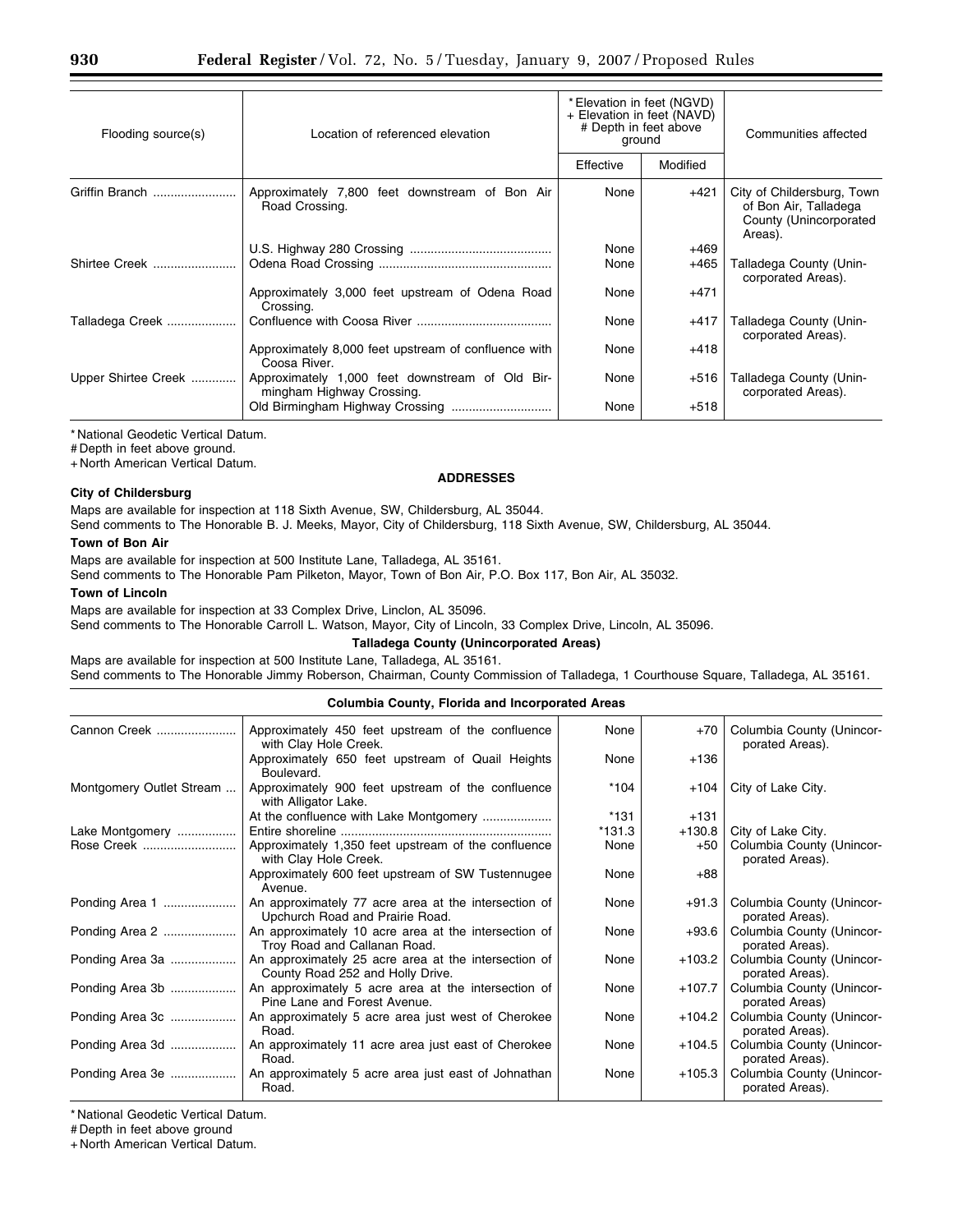| Flooding source(s) | Location of referenced elevation | * Elevation in feet (NGVD) | + Elevation in feet (NAVD)<br># Depth in feet above<br>ground | Communities affected |
|--------------------|----------------------------------|----------------------------|---------------------------------------------------------------|----------------------|
|                    |                                  | Effective                  | Modified                                                      |                      |

#### **ADDRESSES Columbia County (Unincorporated Areas)**

Maps are available for inspection at the Columbia County Courthouse, 173 Northeast Hernando Avenue, Lake City, Florida. Send comments to Mr. Dale Williams, Columbia County Manager, P.O. Box 1529, Lake City, Florida 32056–1529. **City of Lake City** 

Maps are available for inspection at the Lake City City Hall, 205 North Marion Avenue, Lake City, Florida.

Send comments to Mr. Grayson Cason, Lake City City Manager, 205 North Marion Avenue, Lake City, Florida 32055.

#### **Gulf County, Florida and Incorporated Areas**

| Five Acre Farm Creek East | Approximately 800 feet downstream of County Route<br>381. | None | +23   | <b>Gulf County (Unincor-</b><br>porated Areas).                         |
|---------------------------|-----------------------------------------------------------|------|-------|-------------------------------------------------------------------------|
|                           | Approximately 1.0 mile upstream of County Route<br>381.   | None | $+26$ |                                                                         |
| Five Acre Farm Creek West | Approximately 1.6 miles downstream of State Route<br>71.  | None | +25   | <b>Gulf County (Unincor-</b><br>porated Areas).                         |
|                           |                                                           | None | $+26$ |                                                                         |
| Stone Mill Creek          | Approximately 0.4 mile downstream of State Route 71       | None | $+30$ | <b>Gulf County (Unincor-</b><br>porated Areas), City of<br>Wewahitchka. |
|                           | Approximately 2.8 miles upstream of State Route 71        | None | +31   |                                                                         |

\* National Geodetic Vertical Datum.

# Depth in feet above ground.

+ North American Vertical Datum.

#### **ADDRESSES Gulf County (Unincorporated Areas)**

Maps are available for inspection at the Gulf County Courthouse, 1000 Cecil G. Costin, Sr. Boulevard, Room 302, Port St. Joe, Florida.

Send comments to Mr. Carmen L. McLemore, Chairman of the Gulf County Board of Commissioners, 1000 Cecil G. Costin, Sr. Boulevard, Port St. Joe, Florida 32456.

# **City of Wewahitchka**

Maps are available for inspection at the Wewahitchka City Hall, 109 South 2nd Street, Wewahitchka, Florida. Send comments to Mr. Donald Minchew, Wewahitchka City Manager, 109 South 2nd Street, Wewahitchka, Florida 32465.

#### **Seminole County, Florida, and Incorporated Areas**

|                  | None |     | +55   Seminole County (Unincor-<br>porated Areas) |
|------------------|------|-----|---------------------------------------------------|
| Lake Pickett<br> | None | +58 | Seminole County (Unincor-<br>porated Areas)       |

\* National Geodetic Vertical Datum.

# Depth in feet above ground.

+ North American Vertical Datum.

# **ADDRESSES**

# **Seminole County (Unincorporated Areas)**

Maps are available for inspection at Seminole County Manager, 1101 East First Street, Sanford, FL 32771. Send comments to Mr. Don Fisher, County Manager, Seminole County Services Building, 1101 East First Street, Sanford, FL 32771.

### **Suwannee County, Florida and Incorporated Areas**

| Closed Basin Area 1A | An area located approximately 0.8 mile southwest of<br>the intersection of 104th Street and County Road<br>49.  | None | +91  | Suwannee County (Unin-<br>corporated Areas)  |
|----------------------|-----------------------------------------------------------------------------------------------------------------|------|------|----------------------------------------------|
| Closed Basin Area 1B | An area located approximately 460 feet east of the<br>intersection of 112th Street and 109th Drive.             | None | +100 | Suwannee County (Unin-<br>corporated Areas). |
| Closed Basin Area 1C | An area located approximately 0.5 mile west of the<br>intersection of 112th Street and County Road 49.          | None | +91  | Suwannee County (Unin-<br>corporated Areas). |
| Closed Basin Area 1D | An area located approximately 900 feet east of the<br>intersection of 112th Street and County Road 49.          | None | +115 | Suwannee County (Unin-<br>corporated Areas). |
| Closed Basin Area 1E | An area located approximately 0.4 mile east of the<br>intersection of 112th Street and County Road 49.          | None | +125 | Suwannee County (Unin-<br>corporated Areas). |
| Closed Basin Area 1F | An area located approximately 550 feet southeast of<br>the intersection of 114th Terrace and County Road<br>49. | None | +104 | Suwannee County (Unin-<br>corporated Areas). |
| Closed Basin Area 2A | An area located approximately 1,250 feet southeast<br>of the intersection of 99th Lane and 146th Street.        | None | +99  | Suwannee County (Unin-<br>corporated Areas). |
| Closed Basin Area 2B | An area located approximately 0.25 mile northeast of<br>the intersection of 99th Lane and 146th Street.         | None | +98  | Suwannee County (Unin-<br>corporated Areas). |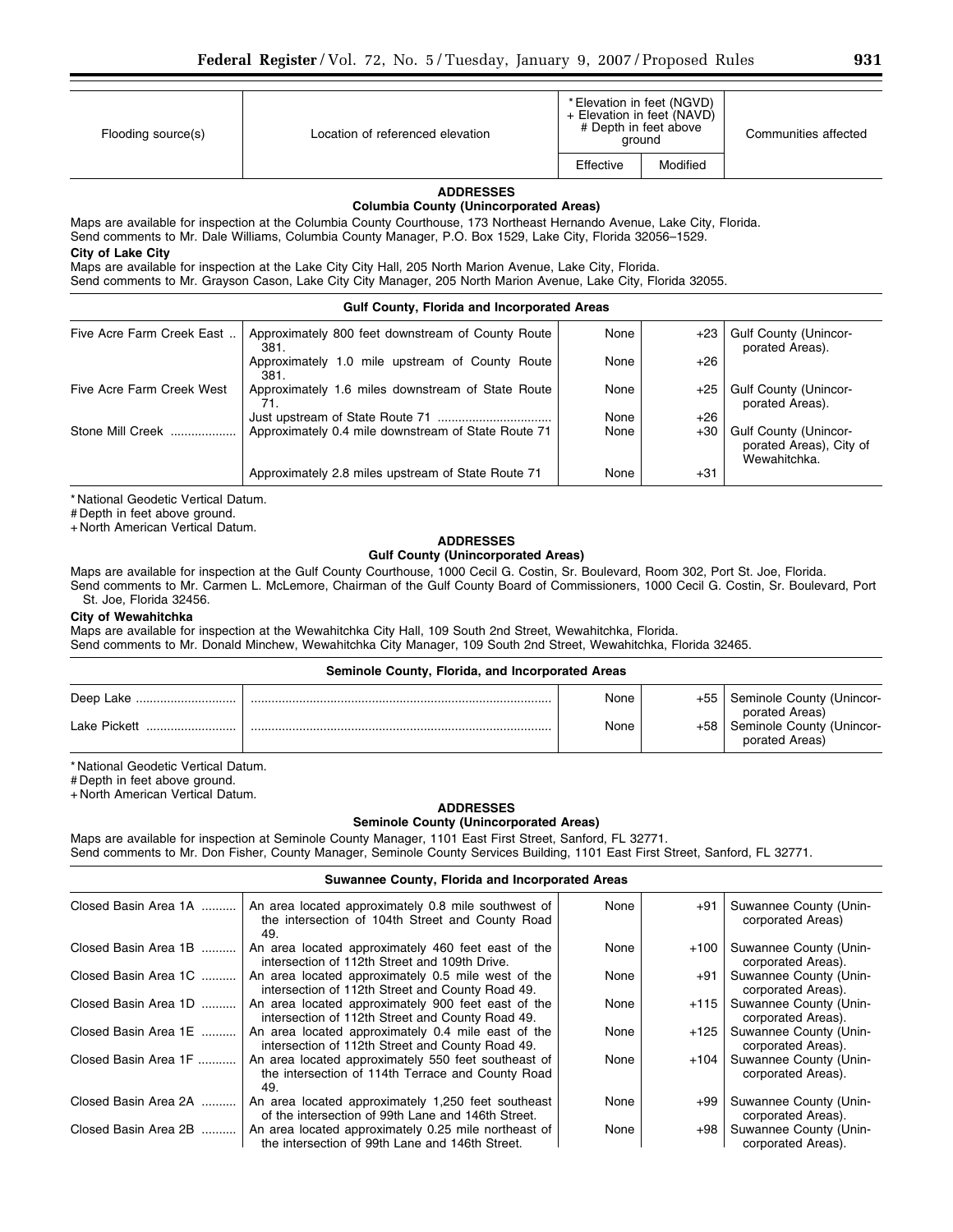| Flooding source(s)   | Location of referenced elevation                                                                       | * Elevation in feet (NGVD)<br>+ Elevation in feet (NAVD)<br># Depth in feet above<br>around |          | Communities affected                         |
|----------------------|--------------------------------------------------------------------------------------------------------|---------------------------------------------------------------------------------------------|----------|----------------------------------------------|
|                      |                                                                                                        | Effective                                                                                   | Modified |                                              |
| Closed Basin Area 2C | An area located approximately 0.4 mile east of the<br>intersection of 99th Lane and 146th Street.      | None                                                                                        | +93      | Suwannee County (Unin-<br>corporated Areas). |
| Closed Basin Area 2D | An area located approximately 0.6 mile southeast of<br>the intersection of 99th Lane and 146th Street. | None                                                                                        | +93      | Suwannee County (Unin-<br>corporated Areas). |
| Closed Basin Area 2E | An area located approximately 0.7 mile northeast of<br>the intersection of 99th Lane and 146th Street. | None                                                                                        | $+104$   | Suwannee County (Unin-<br>corporated Areas). |

\* National Geodetic Vertical Datum.

# Depth in feet above ground.

+ North American Vertical Datum.

# **ADDRESSES Suwannee County (Unincorporated Areas)**

Maps are available for inspection at the Suwannee County Coordinator's Office, Suwannee County Courthouse, 200 South Ohio/MLK Jr. Avenue, Live Oak, Florida.

Send comments to Mr. John Wooley, Suwannee County Coordinator, 224 Pine Avenue, Live Oak, Florida 32064.

#### **Union County, Georgia and Incorporated Areas**

| Akins Creek/Cooks Cove<br>Branch. | At confluence with Nottely River (Upper Reach)                           | None   | *1,829   | Union County (Unincor-<br>porated Areas).                       |
|-----------------------------------|--------------------------------------------------------------------------|--------|----------|-----------------------------------------------------------------|
|                                   | Approximately 1,690 feet upstream of Town Mountain<br>Road.              | None   | *1,903   |                                                                 |
| Anderson Creek                    |                                                                          | None   | *1,805   | Union County (Unincor-<br>porated Areas).                       |
|                                   | Approximately 2,660 feet upstream of the confluence<br>with Coosa Creek. | None   | $*2,015$ |                                                                 |
| Arkagua Creek                     | At confluence with Nottely River (Upper Reach)                           | None   | *1,832   | Union County (Unincor-<br>porated Areas).                       |
|                                   | Approximately 11,170 feet upstream of Lower<br>Trackrock Road.           | None   | $*2,015$ |                                                                 |
| Barnes Creek                      |                                                                          | None   | $*1,790$ | Union County (Unincor-<br>porated Areas).                       |
|                                   |                                                                          | None   | $*1,810$ |                                                                 |
| Brasstown Creek                   | Approximately 1,100 feet downstream of Young Har-<br>ris Highway.        | None   | *1,889   | Union County (Unincor-<br>porated Areas).                       |
|                                   | Approximately 3,500 feet upstream of Young Harris<br>Highway.            | None   | $*1,931$ |                                                                 |
| Butternut Creek                   | At confluence with Nottely River (Upper Reach)                           | *1,786 | *1,783   | City of Blairsville, Union<br>County (Unincorporated<br>Areas). |
|                                   | Approximately 8,210 feet upstream of Memory Gar-<br>dens Drive.          | None   | $*1,950$ |                                                                 |
| Conley Creek                      | Approximately 2,750 feet downstream of Murphy<br>Highway.                | None   | $*1,788$ | Union County (Unincor-<br>porated Areas).                       |
|                                   | Approximately 70 feet upstream of Ivylog Road                            | None   | *1,852   |                                                                 |
| Coosa Creek                       | Approximately 90 feet downstream of Blue Ridge<br>Highway.               | None   | *1,802   | Union County (Unincor-<br>porated Areas).                       |
|                                   | At confluence of East and West Forks Coosa Creek                         | None   | $*1,865$ |                                                                 |
| Dooley Creek                      | Approximately 130 feet downstream of John Smith<br>Road West.            | None   | *1,653   | Union County (Unincor-<br>porated Areas).                       |
|                                   | Approximately 855 feet upstream of R.T. Lance Road                       | None   | $*1,784$ |                                                                 |
| East Fork Coosa Creek             |                                                                          | None   | $*1,865$ | Union County (Unincor-<br>porated Areas).                       |
|                                   | Approximately 3,030 feet upstream of Crawley Gap<br>Road.                | None   | $*1,950$ |                                                                 |
| Ivylog Creek                      | Approximately 100 feet downstream of the confluence<br>of Barnes Creek.  | None   | *1,789   | Union County (Unincor-<br>porated Areas).                       |
|                                   | Approximately 3,280 feet upstream of Gumlog Road                         | None   | *1.899   |                                                                 |
| Jones Creek                       |                                                                          | None   | *1,877   | Union County (Unincor-<br>porated Areas).                       |
|                                   | Approximately 360 feet upstream of R Way Road                            | None   | *1,955   |                                                                 |
| Kiutuestia Creek                  | Approximately 50 feet downstream of Kiutuestia<br>Creek Road.            | None   | *1,783   | Union County (Unincor-<br>porated Areas).                       |
|                                   | Just downstream of Pleasant Grove Road                                   | None   | $*1,884$ |                                                                 |
| Little Youngcane Creek            |                                                                          | None   | $*1,877$ | Union County (Unincor-<br>porated Areas).                       |
|                                   | Approximately 50 feet upstream of Blue Ridge High-<br>way.               | None   | $*1,935$ |                                                                 |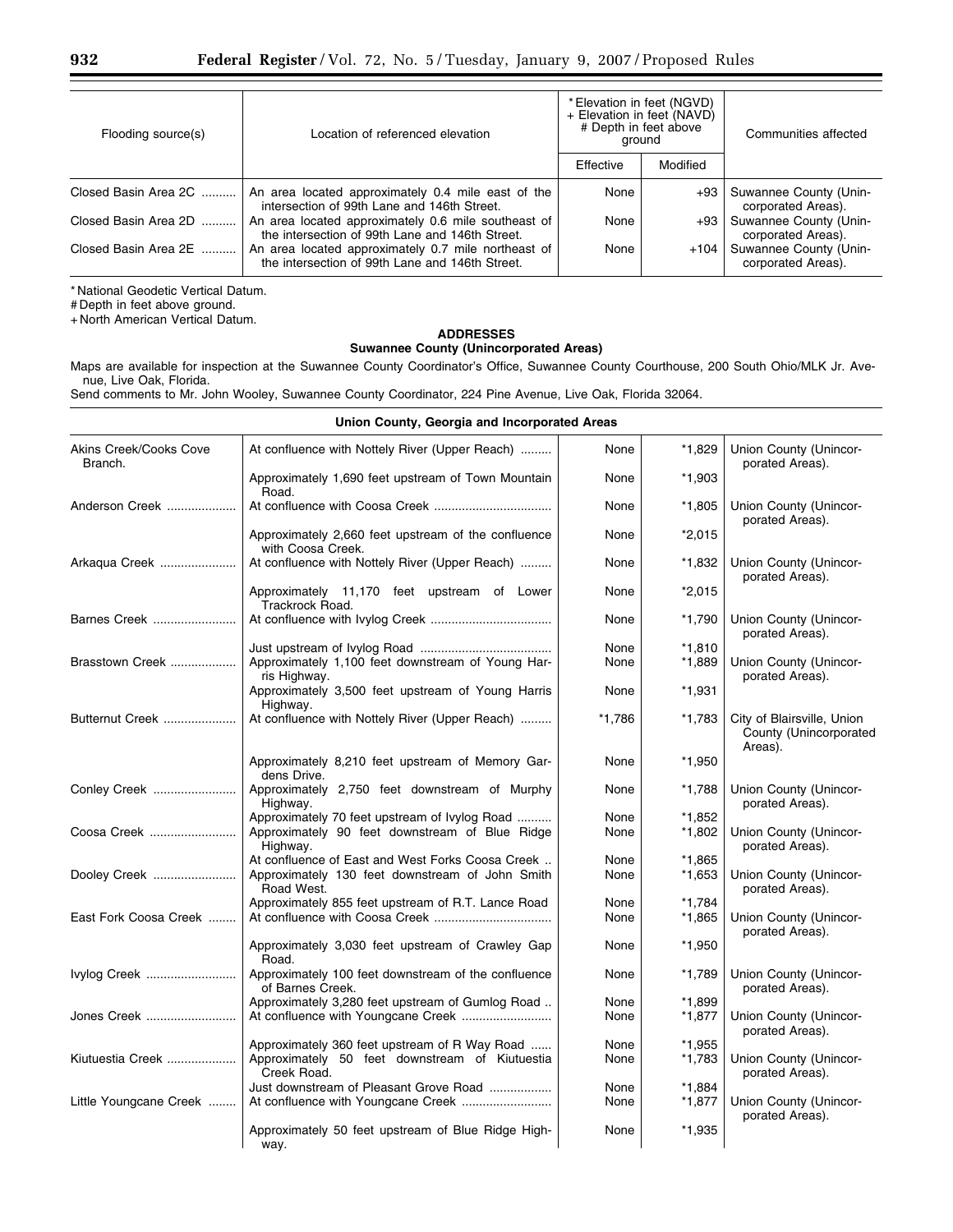| Flooding source(s)                          | Location of referenced elevation                                                                                | * Elevation in feet (NGVD)<br>+ Elevation in feet (NAVD)<br># Depth in feet above<br>ground |                      | Communities affected                      |
|---------------------------------------------|-----------------------------------------------------------------------------------------------------------------|---------------------------------------------------------------------------------------------|----------------------|-------------------------------------------|
|                                             |                                                                                                                 | Effective                                                                                   | Modified             |                                           |
| Nottely Lake                                |                                                                                                                 | None                                                                                        | $*1,783$             | Union County (Unincor-<br>porated Areas). |
| Nottely River (Lower Reach)                 | Approximately 3,465 feet downstream of John Smith<br>Road West.                                                 | None                                                                                        | $*1,600$             | Union County (Unincor-<br>porated Areas). |
|                                             | Approximately 8,180 feet upstream of John Smith<br>Road West.                                                   | None                                                                                        | $*1,615$             |                                           |
| Nottely River (Upper Reach)                 | Approximately 800 feet upstream of State Highway<br>515.                                                        | None                                                                                        | *1,782               | Union County (Unincor-<br>porated Areas). |
|                                             | Approximately 50 feet upstream of Hatchet Creek<br>Road.                                                        | None                                                                                        | $*2,021$             |                                           |
| Stink Creek                                 | At confluence with Nottely River (Upper Reach)                                                                  | None                                                                                        | $*1,889$             | Union County (Unincor-<br>porated Areas). |
|                                             | Approximately 200 feet upstream of Wolfstake Road<br>East.                                                      | None                                                                                        | $*2,007$             |                                           |
| Suches Creek                                |                                                                                                                 | None                                                                                        | $*2,107$             | Union County (Unincor-<br>porated Areas). |
|                                             | Approximately 6,520 feet upstream of Old Robert<br>Harkins Drive.                                               | None                                                                                        | $*2,141$             |                                           |
| Toccoa River                                | Approximately 11,960 feet downstream of Parker<br>Road.                                                         | None                                                                                        | $*2,407$             | Union County (Unincor-<br>porated Areas). |
|                                             | Approximately 2,220 feet upstream of Gooch Road<br>South.                                                       | None                                                                                        | $*2,156$             |                                           |
| Town Creek                                  | At confluence with Nottely River (Upper Reach)                                                                  | *1,868                                                                                      | $*1,869$             | Union County (Unincor-<br>porated Areas). |
|                                             | Approximately 275 feet upstream of Fain Branch<br>Road.                                                         | None                                                                                        | $*1,994$             |                                           |
| Trackrock Branch                            |                                                                                                                 | None                                                                                        | $*1,890$             | Union County (Unincor-<br>porated Areas). |
|                                             | Approximately 3,900 feet upstream of the confluence<br>with Arkaqua Creek.                                      | None                                                                                        | *1,920               |                                           |
| West Fork Coosa Creek/<br>Hicks Gap Branch. |                                                                                                                 | None                                                                                        | *1,865               | Union County (Unincor-<br>porated Areas). |
| Wolf Creek                                  | Approximately 70 feet upstream of Mulky Gap Road<br>At confluence with Nottely River (Upper Reach)              | None<br>*1,865                                                                              | $*1.945$<br>$*1,866$ | Union County (Unincor-<br>porated Areas). |
| Youngcane Creek                             | Approximately 1,375 feet upstream of Meadow Drive<br>Approximately 225 feet downstream of State Highway<br>515. | None<br>None                                                                                | $*1.913$<br>$*1,817$ | Union County (Unincor-<br>porated Areas). |
|                                             | Approximately 2,420 feet upstream of Burnette Road                                                              | None                                                                                        | $*1.984$             |                                           |

\* National Geodetic Vertical Datum.

# Depth in feet above ground.

+ North American Vertical Datum.

#### **City of Blairsville**

**ADDRESSES** 

Maps are available for inspection at the Community Map Repository, City Hall, Blairsville, Georgia 30514.

Send comments to The Honorable Ray E. Potts, Mayor, City of Blairsville, City Hall, P.O. Box 307, Blairsville, Georgia 30514.

# **Union County (Unincorporated Areas)**

Maps are available for inspection at the Community Map Repository, 114 Courthouse Street, Blairsville, Georgia 30512. Send comments to Mr. Lamar Paris, Sole Commissioner, Union County, County Commissioner's Office, 114 Courthouse Street, Blairsville, Georgia 30512.

|  | Fall River County, South Dakota, and Incorporated Areas |  |  |  |
|--|---------------------------------------------------------|--|--|--|
|  |                                                         |  |  |  |

|                                                                 | None     | +3.046   | The City of Hot Springs,<br>Fall River County (Unin- |
|-----------------------------------------------------------------|----------|----------|------------------------------------------------------|
| Approximately 0.25 miles upstream of Battle Mountain<br>Avenue. | $+3.475$ | $+3.476$ | corporated Areas).                                   |

\* National Geodetic Vertical Datum.

# Depth in feet above ground.

+ North American Vertical Datum.

# **ADDRESSES**

# **Fall River County (Unincorporated Areas)**

Maps are available for inspection at: County Courthouse, 906 North River Street, Hot Springs, South Dakota. Send comments to: Mr. Glen Reaser, Chairman, Fall River County Commissioners, 906 North River Street, Hot Springs, South Dakota, 57747. **City of Hot Springs**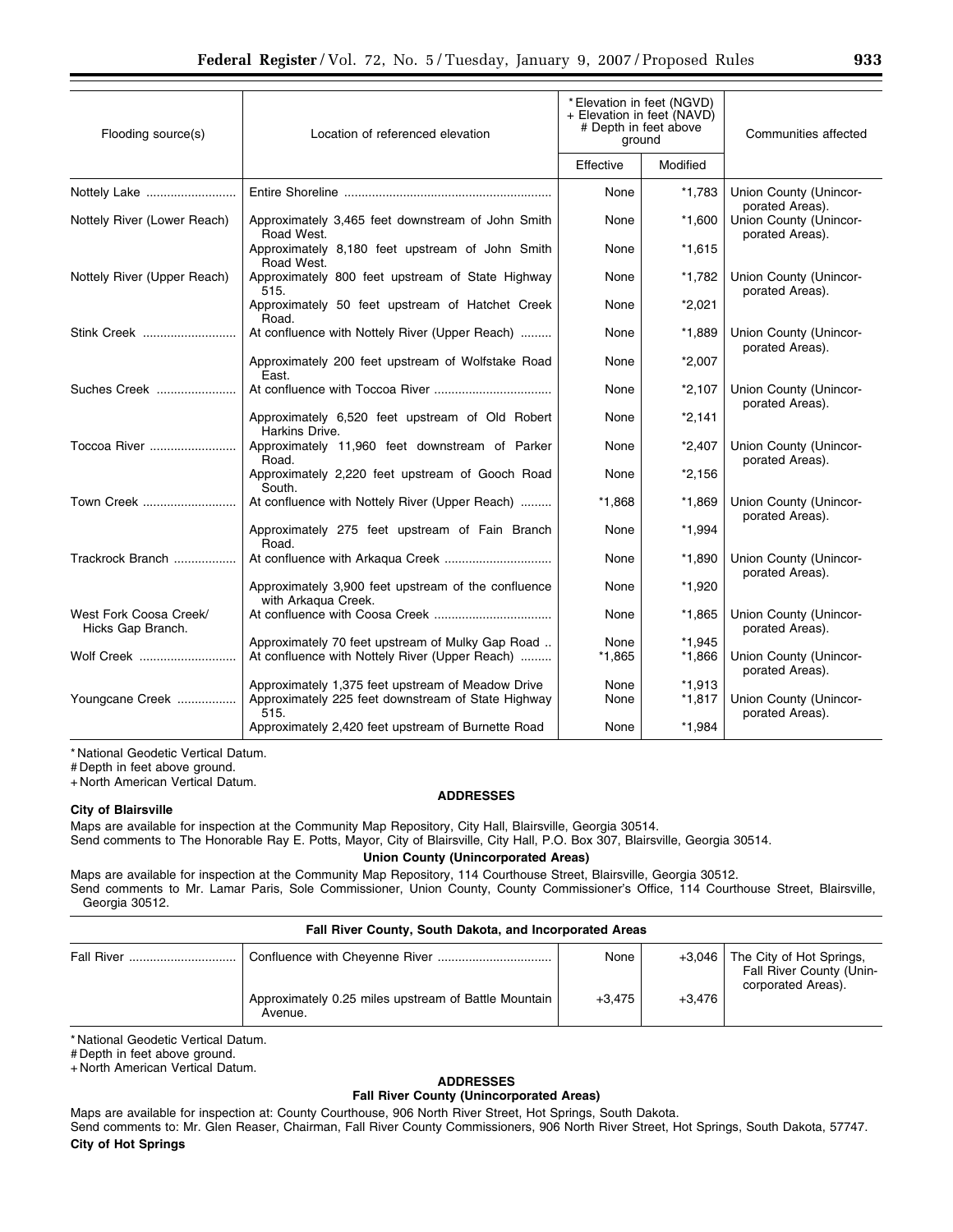| Flooding source(s) | Location of referenced elevation |           | * Elevation in feet (NGVD)<br>+ Elevation in feet (NAVD)<br># Depth in feet above<br>around | Communities affected |
|--------------------|----------------------------------|-----------|---------------------------------------------------------------------------------------------|----------------------|
|                    |                                  | Effective | Modified                                                                                    |                      |
|                    |                                  |           |                                                                                             |                      |

Maps are available for inspection at: City Hall, 303 North River Street, Hot Springs, South Dakota. Send comments to: The Honorable Carl Oberlitner, Mayor, City of Hot Springs, 303 North River Street, Hot Springs, South Dakota, 57747.

| <b>Cumberland County, Tennessee, and Incorporated Areas</b> |                                                                      |                      |                    |                                                                       |  |
|-------------------------------------------------------------|----------------------------------------------------------------------|----------------------|--------------------|-----------------------------------------------------------------------|--|
|                                                             |                                                                      | None                 | $+1.674$           | Cumberland County (Unin-<br>corporated Areas), City<br>of Crossville. |  |
|                                                             | Approximately 1,500 feet upstream of confluence with<br>Town Branch. | None<br>None<br>None | $+1.702$<br>+1.736 | +1,702   City of Crossville.                                          |  |

\* National Geodetic Vertical Datum.

# Depth in feet above ground.

+ North American Vertical Datum.

#### **ADDRESSES Cumberland County (Unincorporated Areas)**

Maps are available for inspection at: Cumberland County, 2 North Main Street, Suite 203, Crossville, TN 38555. Send comments to the Honorable Brock Hill, Mayor, Cumberland County, 2 North Main Street, Suite 203, Crossville, TN 38555.

# **City of Crossville**

Maps are available for inspection at: Cumberland County EOC, 42 Southbend Drive, Crossville, TN 38555. Send comments to the Honorable J.H. Graham, Mayor, City of Crossville, 99 Municipal Avenue, Crossville, TN 38555.

#### **Fayette County Tennessee, and Incorporated Areas**

|                                                                                                  | *278   | $+278$ | Fayette County, (Unincor-<br>porated Areas), Town of<br>Gallaway. |
|--------------------------------------------------------------------------------------------------|--------|--------|-------------------------------------------------------------------|
| Approximately 7,000 feet upstream of Centerpoint<br>Drive.                                       | None   | $+297$ |                                                                   |
|                                                                                                  | *285   | +284   | Town of Gallaway.                                                 |
| Approximately 800 feet upstream of Highway 70                                                    | $*297$ | $+295$ |                                                                   |
|                                                                                                  | *297   | $+296$ | <b>Fayette County (Unincor-</b><br>porated Areas).                |
| Approximately 1,300 feet upstream of State Highway<br>196.                                       | None   | $+310$ |                                                                   |
| Approximately 1,980 feet southwest of the intersec-<br>tion of Seward Drive and Jacobs Way.      | None   | +343   | <b>Fayette County (Unincor-</b><br>porated Areas).                |
| Approximately 4,980 feet southwest of the intersec-<br>tion of Seward Drive and Walnut Hill Way. | None   | $+359$ |                                                                   |
|                                                                                                  | *340   | $+339$ | <b>Fayette County (Unincor-</b><br>porated Areas).                |
| Approximately 11,400 feet upstream of State Highway<br>76.                                       | *361   | $+361$ |                                                                   |
|                                                                                                  |        |        |                                                                   |

\* National Geodetic Vertical Datum.

# Depth in feet above ground.

+ North American Vertical Datum.

#### **ADDRESSES**

#### **Town of Gallaway**

Maps are available for inspection at 607 Watson Drive, Gallaway, TN 38036. Send comments to The Honorable Elna Watson, Mayor, 607 Watson Drive, Gallaway, TN 38036.

#### **Fayette County (Unincorporated Areas)**

Maps are available for inspection at 16265 Highway 64, Suite 4, Somerville, TN 38068. Send comments to The Honorable Rhea Taylor, Mayor, 10395 North Main Street, Somerville, TN 38068.

### **Guadalupe County, Texas, and Incorporated Areas**

| Cibolo Creek    | Approximately 7,500 feet downstream from intersec-                                   | *735   | +740   | City of Selma.                |
|-----------------|--------------------------------------------------------------------------------------|--------|--------|-------------------------------|
|                 | tion with I-35.<br>Approximately 4,800 feet upstream from intersection<br>with I-35. | $*764$ | $+763$ |                               |
| Dietz Creek     | Approximately 2,000 feet downstream of I-35                                          | $*749$ | $+751$ | City of Selma.                |
|                 | Approximately 4,000 feet upstream from I-35                                          | None   | $+767$ |                               |
| Guadalupe River | Approximately 2,500 feet upstream from Confluence<br>with Long Creek.                | *550   |        | $+558$ City of New Braunfels. |
|                 |                                                                                      | *587   | $+598$ |                               |